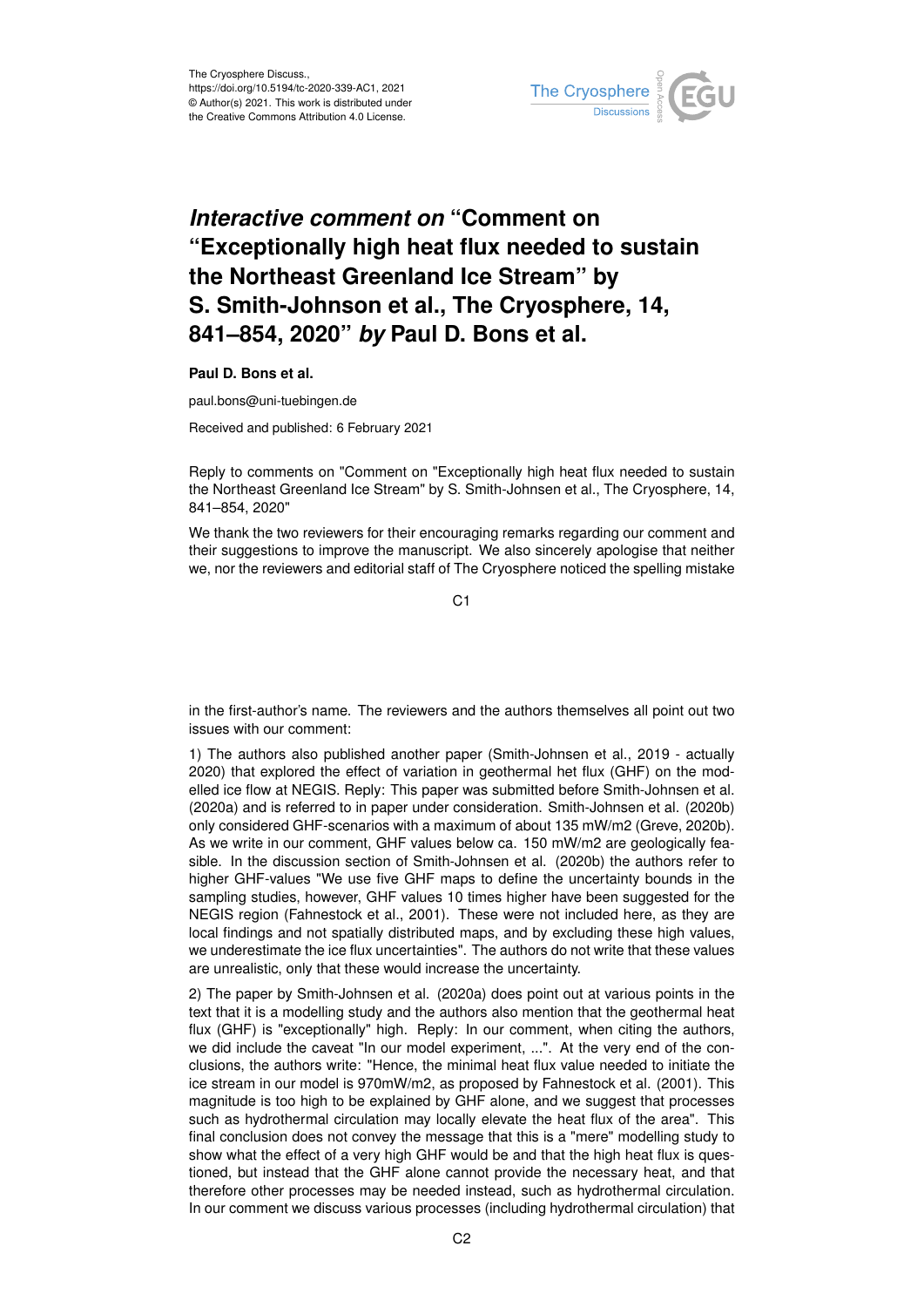could be invoked to elevate the effective heat flux that reaches the bedrock surface and come to the conclusion that it is geologically unlikely that any could raise the value to anywhere near 970 mW/m2.

Whether the authors are aware of, or even in their paper discussed the issues with very high or exceptional heat fluxes is not the main point here. The title of the Smith-Johnsen et al. (2020) paper conveys a strong, clear and unambiguous message: "Exceptionally high heat flux needed to sustain the Northeast Greenland Ice Stream". It is this "take home message" (without ifs or buts) that we take exception to and we think the reviewers support us in expressing our concerns through our comment.

## Changes made:

Throughout: Correct spelling mistake in first author's name; again apologies for that.

Line 15: Reviewer Holschuh: Ultimately, the work of Smith-Johnsen et al. is not enough for you to conclude that NEGIS does not require elevated geothermal flux. You can, however, conclude that the melt rates must be lower than those proscribed in Smith-Johnson et al. This could be fixed with a simple change to line 15: "Thus, fast flow at NEGIS must be possible without the extroardinary melt rates invoked in Smith-Johnson et al." Action taken: Following the suggestion by Reviewer Holschuh, we replaced the original sentence "NEGIS is thus formed and controlled by some other, yet unknown, process" with "Fast flow at NEGIS must thus be possible without the extraordinary melt rates invoked in Smith-Johnsen et al."

Line 22: Reviewer Holschuh: This quotation contains the operative words: "in our model experiment". It is important that proper emphasis is applied to that aspect of their conclusions. Action taken: The original text was: "They conclude that "In our model experiment, a minimum heat flux value of 970 mW m-2 located close to the East Greenland Ice-core Project (EGRIP) is required locally to reproduce the observed NEGIS velocities, giving basal melt rates consistent with previous estimates. The value cannot be attributed to geothermal heat flux alone and we suggest hydrothermal cir-

C3

culation as a potential explanation for the high local heat flux". To emphasise that this is based on a model experiment, we changed this to: "They conclude that "... a minimum heat flux value of 970 mW m-2 located close to the East Greenland Ice-core Project (EGRIP) is required locally to reproduce the observed NEGIS velocities, giving basal melt rates consistent with previous estimates. The value cannot be attributed to geothermal heat flux alone and we suggest hydrothermal circulation as a potential explanation for the high local heat flux". It should be noted that this statement is preceded by the caveat "In our model experiment". "

Line 95-99: Reviewer Holschuh: suggests replacing the last sentences with: "Given that the extraordinary heat flux invoked in Smith-Johnson et al. (2020) cannot exist at NEGIS, there must exist some other weakness in the NEGIS system that enables fast flow that is not captured by their model. While we cannot rule out a supporting role for geothermal flux at NEGIS, the flux required to produce extreme basal melt invoked by Fahnestock et al., and Smith-Johnson et al. is geologically implausible, leaving open many questions about the dynamics of the NEGIS system." Reviewer Ebbing also suggests rewording these sentences. Action taken: We took some of the suggested text from the reviewer and merged that with the original text: "Even though the extraordinary heat flux invoked in Smith-Johnsen et al. (2020) cannot exist at NEGIS, their model results are definitively useful. They indicate that some other weakness exists in the NEGIS system that enables the fast flow, most likely with a supporting role of geologically plausible heat fluxes. The studies by both Fahnestock et al. (2001) and Smith-Johnsen et al. (2020) thus highlight the exciting challenge still ahead to truly understand ice streams such as NEGIS and ice-sheet dynamics in general." Two references were removed accordingly.

Other edits: âĂć Missing reference to Rezvanbehbahani et al. (2017) added to reference list.  $\hat{a}A\hat{c}$  Author J. Westhoff was accidently omitted from the author list and is now added.

References for this reply: Greve, R.: Geothermal heat flux distribution for the Green-